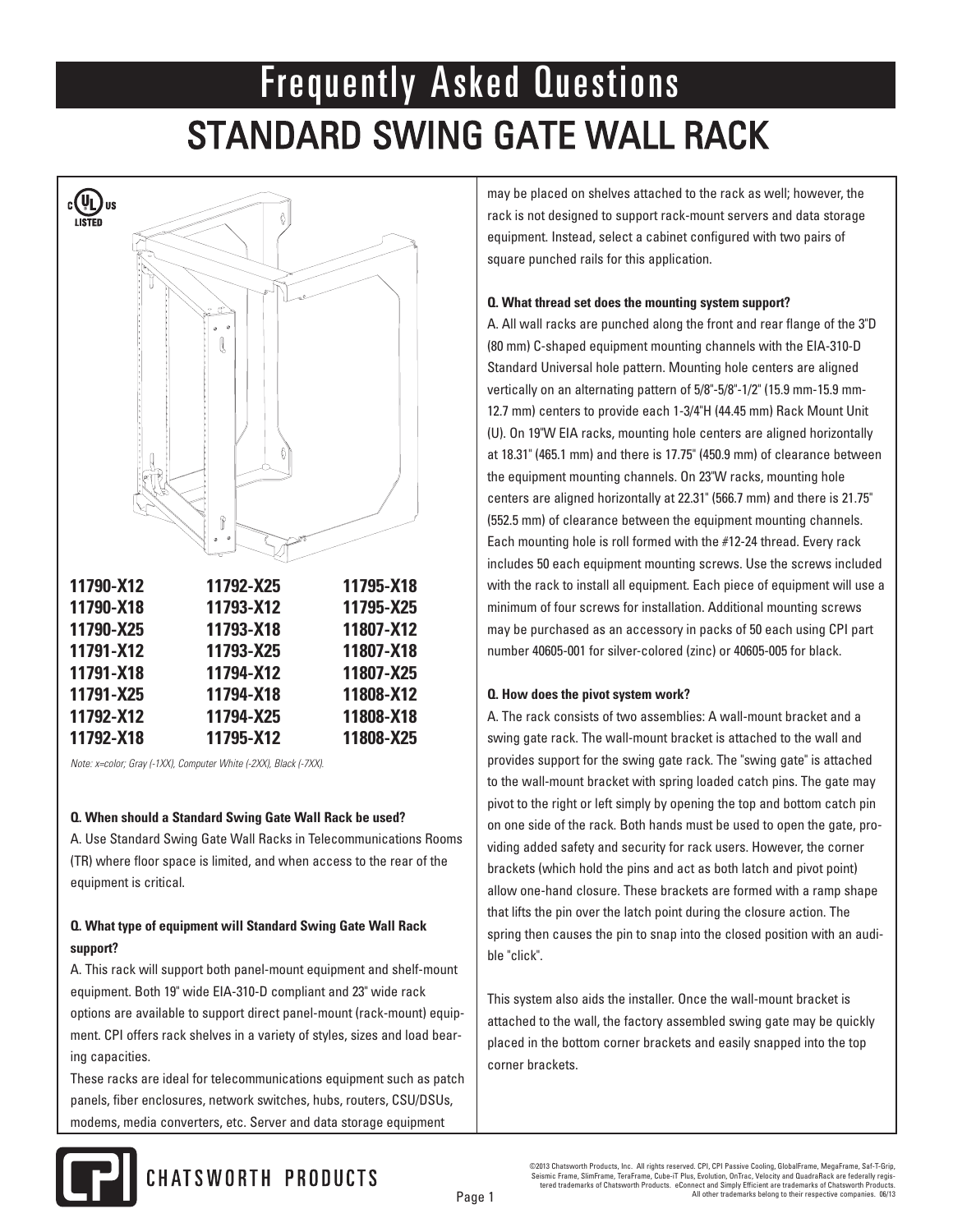## **Q. Will the Standard Swing Gate Wall Rack pivot open to both the left and the right side?**

A. Yes, Standard Swing Gate Wall Rack is a two-part assembly. The "swing gate" is attached to the "wall-mount bracket" with spring loaded catch pins which function as either the pivot point or the latch closure and allow the rack to be opened to either the right or left side. Additionally, the "swing gate" will stop its "swing" at 90°, facilitating cable punch down on the rear side of the frame.

## **Q. What is the equipment Load Bearing Capacity of these racks?**

A. Standard Swing Gate Wall Racks are UL® Listed and cUL Listed as an "ITC Equipment Rack", NWIN category, file E227626. UL has certified that the racks will hold 100 lb (45.4 kg) of equipment in both the opened and closed positions. Racks should be attached with 1/4" lag screws (included with the rack) through all attachment points on the rack's wall-mount bracket to 3/4" AC grade plywood secured to the wall.

For additional load bearing capacity in the 18"D (460 mm, -X18) and 25"D (640 mm, -X25) racks, add the Heavy-Duty Swing Gate Kit (CPI P/N 12795-X01). This set of brackets increases the rack's load bearing capacity to 150 lb (68 kg) of equipment. It includes installation hardware and instructions.

## Q**. How is the Heavy-Duty Swing Gate Kit (CPI P/N 12795-X01) attached to the rack?**

A. The Heavy Duty Swing Gate Kit (CPI P/N 12795-X01) is installed with nut and bolt hardware on the inside of the Standard Swing Gate Wall Rack's wall-mount brackets. Rack models manufactured after March 3, 2003, are pre-punched with attachment holes to allow easy installation. Models manufactured prior to March 3, 2003 will require match drilling of the attachment holes on the rack's wall-mount bracket by the installer. The Heavy Duty Swing Gate Kit (CPI p/n 12795-X01) can be added to all 18"D (460 mm, -X18) and 25"D (640 mm, -X25) Standard Swing Gate Wall Racks. The kit includes two brackets, installation instructions and attachment hardware, and increases the load bearing capacity of the rack up to 150 lb (68 kg).

## Q. Why is Usable Depth less than Overall Depth

A. Overall dimensions define the space required on the wall to mount the rack. Overall dimensions are maximum width, height and depth dimensions and include all taps, bolts and other items which project past the rack's wall-mounted support. Usable dimensions are the rackmount space available for equipment on the rack's swing gate.

Usable depth is the maximum depth of equipment for which the swing gate may still be operated. Deeper items will interfere with the swing gate's wall-mounted bracket. The usable depth of the rack is further limited at the rack's top and bottom U because of the corner design. If the Heavy Duty Swing Gate Kit is used with the rack, the usable depth will be further reduced another 1/2" (12.7 mm) at the first and last U.

| <b>Standard Swing Gate Wall Rack</b> |                          |        |                       |                                     |              |                         |                         |  |  |
|--------------------------------------|--------------------------|--------|-----------------------|-------------------------------------|--------------|-------------------------|-------------------------|--|--|
|                                      | <b>Usable Dimensions</b> |        |                       | <b>Overall Dimensions - in (mm)</b> |              |                         | <b>Shipping</b>         |  |  |
| Part<br><b>Number</b>                | Height                   | Width  | Depth*                | <b>Height</b>                       | <b>Width</b> | <b>Depth</b>            | Weight<br>$Ib$ ( $kg$ ) |  |  |
| 11790-X12                            | 13U                      | 19"EIA | 11 (280)              | 29.1 (739)                          | 21.7 (551)   | 12.2 (310)              | 22(10.0)                |  |  |
| 11790-X18                            | 13U                      | 19"EIA | 17(430)               | 29.1 (739)                          | 21.7(551)    | 18.2 (462)              | 24(10.9)                |  |  |
| 11790-X25                            | 13U                      | 19"EIA | 24 (610)              | 29.1 (739)                          | 21.7 (551)   | 25.2 (640)              | 42 (19.1)               |  |  |
| 11791-X12                            | 21U                      | 19"EIA | 11 (280)              | 43.1 (1095)                         | 21.7(551)    | 12.2 (310)              | 24(10.9)                |  |  |
| 11791-X18                            | 21U                      | 19"EIA | 17(430)               | 43.1 (1095)                         | 21.7 (551)   | 18.2 (462)              | 26 (11.8)               |  |  |
| 11791-X25                            | 21U                      | 19"EIA | 24 (610)              | 43.1 (1095)                         | 21.7 (551)   | 25.2 (640)              | 46 (20.9)               |  |  |
| 11807-X12                            | <b>27U</b>               | 19"EIA | $\overline{11}$ (280) | 53.6 (1361)                         | 21.7 (551)   | $\overline{12.2}$ (310) | 25 (11.3)               |  |  |
| 11807-X18                            | 27U                      | 19"EIA | 17(430)               | 53.6 (1361)                         | 21.7(551)    | 18.2 (462)              | 26(11.8)                |  |  |
| 11807-X25                            | 27U                      | 19"EIA | 24 (610)              | 53.6 (1361)                         | 21.7 (551)   | 25.2 (640)              | 50(22.7)                |  |  |
| 11792-X12                            | 41U                      | 19"EIA | 11 (280)              | 78.1 (1984)                         | 21.7 (551)   | 12.2 (310)              | 31(14.1)                |  |  |
| 11792-X18                            | 41U                      | 19"EIA | 17(430)               | 78.1 (1984)                         | 21.7(551)    | 18.2 (462)              | 33(15.0)                |  |  |
| 11792-X25                            | 41U                      | 19"EIA | 24 (610)              | 78.1 (1984)                         | 21.7 (551)   | 25.2 (640)              | 60 (27.2)               |  |  |
|                                      |                          |        |                       |                                     |              |                         |                         |  |  |
| 11793-X12                            | 13U                      | 23"    | 11 (280)              | 29.1 (739)                          | 25.7 (653)   | 12.2 (310)              | 23(10.4)                |  |  |
| 11793-X18                            | 13U                      | 73"    | 17(430)               | 29.1 (739)                          | 25.7 (653)   | 18.2 (462)              | 25(11.3)                |  |  |
| 11793-X25                            | 13U                      | 73"    | 24 (610)              | 29.1 (739)                          | 25.7 (653)   | 25.2 (640)              | 43 (19.5)               |  |  |
| 11794-X12                            | <b>21U</b>               | 23"    | 11 (280)              | 43.1 (1095)                         | 25.7 (653)   | 12.2 (310)              | 25 (11.3)               |  |  |
| 11794-X18                            | 21U                      | 23"    | 17(430)               | 43.1 (1095)                         | 25.7 (653)   | 18.2 (462)              | 27(12.2)                |  |  |
| 11794-X25                            | 21U                      | 23"    | 24(610)               | 43.1 (1095)                         | 25.7 (653)   | 25.2 (640)              | 47 (21.3)               |  |  |
| 11808-X12                            | <b>27U</b>               | 23"    | 11(280)               | 53.6 (1361)                         | 25.7 (653)   | 12.2 (310)              | 26 (11.8)               |  |  |
| 11808-X18                            | 27U                      | 73"    | 17(430)               | 53.6 (1361)                         | 25.7 (653)   | 18.2 (462)              | 28(12.7)                |  |  |
| 11808-X25                            | $\overline{27}$ U        | 73"    | 24(610)               | 53.6 (1361)                         | 25.7 (653)   | 25.2 (640)              | 51(23.1)                |  |  |
| 11795-X12                            | 41U                      | 73"    | 11(280)               | 78.1 (1984)                         | 25.7 (653)   | 12.2 (310)              | 32 (14.5)               |  |  |
| 11795-X18                            | 41U                      | 23"    | 17 (430)              | 78.1 (1984)                         | 25.7(653)    | 18.2(462)               | 34 (15.4)               |  |  |
| 11795-X25                            | 41U                      | 23"    | 24(610)               | 78.1 (1984)                         | 25.7 (653)   | 25.2 (640)              | 61(27.7)                |  |  |

#### **Q. How do I select a Standard Swing Gate Wall Rack?**

A. Begin by making a list of the equipment that will be supported and identifying the width, height, depth and maximum weight of each piece of equipment. This information is usually available from the manufacturer's web site.

| <b>Equipment List</b>  |           |        |                 |                     |  |  |  |
|------------------------|-----------|--------|-----------------|---------------------|--|--|--|
| <b>Description</b>     | Width     | Height | Depth           | Weight              |  |  |  |
| Cable Manager          | 19" EIA   | 1U     | $(+4" 102 mm)$  | 2.5 lb (1.2 kg)     |  |  |  |
| Patch Panel, 48 Port   | 19" FIA   | 211    | 4" 102 mm       | 5 lb (2.3 kg)       |  |  |  |
| Cable Manager          | 19" FIA   | 111    | $(+4" 102 mm)$  | 2.5 lb (1.2 kg)     |  |  |  |
| Patch Port, 48 Port    | 19" FIA   | 211    | 4" 102 mm       | 5 lb (2.3 kg)       |  |  |  |
| <b>Fiber Enclosure</b> | 19" FIA   | 111    | $11''$ (280 mm) | $2.5$ lb $(1.2$ kg) |  |  |  |
| Switch, 48 Port        | 19" FIA   | 211    | 13" (330 mm)    | 10 lb (4.5 kg)      |  |  |  |
| Upper Jumper Tray      | 19" FIA   | 311    | $(+4" 102 mm)$  | $2.5$ lb $(1.2$ kg) |  |  |  |
| Switch, 48 Port        | $19"$ EIA | 711    | 13" (330 mm)    | 10 lb (4.5 kg)      |  |  |  |
| Upper Jumper Tray      | 19" EIA   | 3U     | $(+4" 102 mm)$  | 2.5 lb (1.2 kg)     |  |  |  |

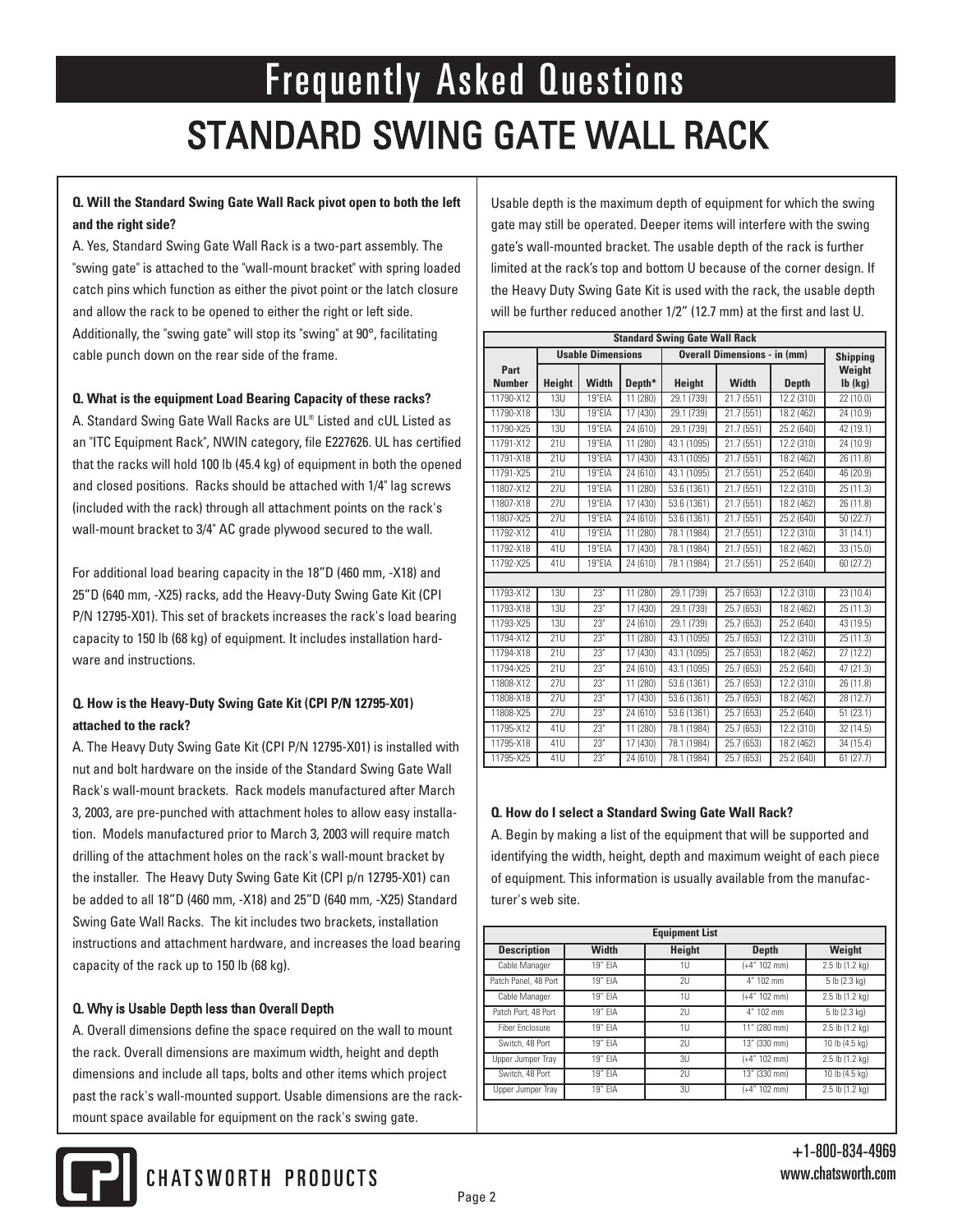**To Select Width.** Racks are either 19"W EIA or 23"W. In the example, all of the equipment is 19"W EIA rack-mountable, so a 19"W EIA rack can be selected. If the equipment were not rack mountable, a shelf would need to be selected to provide support. Generally, a 19"W rack with shelves is suitable for equipment up to 17.25" (438 mm) in width, and a 23"W rack with shelves is suitable for equipment up to 21.25" (539 mm) in width. If there is a mix of 19"W EIA and 23"W equipment, select a 23"W rack and use CPI Rack Panel Adapters (available in 1U to 5U high, P/N 31410-X00 to 31450-X00) to convert the 23"W rack to a 19"W EIA rack mount solution where required.

**To Select Height.** For rack-mount equipment, height is stated in Rack Mount Units (also called Rack Units, Rack Spaces, Rack Mount Spaces, RMU, RMS or U) in equipment specifications. An U is equivalent to 1-3/4" (44.45 mm) of vertical mounting space. In the example, all of the equipment is 19"W EIA rack-mountable, so all heights are stated in RMU. Add these values to determine a total number of spaces required, then add one. The result, in the example 18U, is the minimum height required for the Swing Gate Rack. Alternately, the height of shelf mount equipment will be given in inches (or millimeters). Convert these values to U by dividing by 1.75 (or 44.45) and rounding up to the nearest whole number. Then follow the method for U (add the values for U, then add 1).

Remember to consider U space that will be used for horizontal cable managers and shelves in the calculations.

**To Select Depth.** For rack-mount equipment, depth is stated in inches (or millimeters). Highlight the largest value for depth from your equipment list and then add 2" (51 mm) to your result. In the example, the largest value is 13" (331 mm), add 2" (51 mm) for 15" (381 mm). The stated "Useable Depth" for the rack should exceed the calculated value. In this case, an (-X18) rack, which has a useable depth of 17" (430 mm), will be sufficient. For shelf mount equipment, select a shelf that is deeper than the depth of the equipment and has sufficient load bearing capacity for the equipment. The shelf must project to the rear of the rack no more than the useable depth of the rack or there will be interference when the rack is opened. If the shelf projects from the front of the rack, note that it could be a hazard to passers by.

CPI recommends adding the additional 2" (51 mm) to the base value for depth of rack-mount equipment to allow space for ventilation, power and network cables that may exit the rear of the equipment.

Equipment manufacturers do not always include these projections in chassis size on equipment specifications. Additionally, remember that equipment, shelves, cable and cable managers may project to the front of the rack. So, the overall depth may be greater than the depth of the rack. This additional depth should be considered when planning the location of the rack.

**To Verify Load.** Each rack has a maximum load bearing capacity of 100 pounds regardless of the load bearing capacities of any shelves that may be attached to the rack. If fitted with the Heavy-Duty Swing Gate Kit, load bearing capacity is increased to 150 lb (45.4 kg). Add the weight of all equipment and shelves that will be supported by the rack. Be sure that the total supported weight is less than the appropriate load bearing value for your rack (100 lb/45.4 kg, 150 lb/68 kg with the Heavy-Duty Swing Gate Kit installed).

Remember to include the weight of shelves and cable managers. Also, use the maximum weight values of modular telecommunications equipment when calculating equipment load. Even if the device is not "fully populated" during the initial installation, it could be upgraded with modules that will increase its overall weight to meet the stated maximum weight value.

#### **Q. How is cable managed on the Standard Swing Gate Wall Rack?**

A. The Wall Rack Cable Management Ring Set (CPI P/N 11799-001) allows you to create a cable pathway from the wall to the equipment mounted on the rack. The set includes 6 each 3" (76 mm) diameter rings with all necessary hardware for attachment to the rack. The rings may be oriented to route cable along the wall mount bracket to the front, rear or side of the swing gate. This is the best way to create an EIA/TIA Standards compliant pathway for cables entering [or exiting] the rack. The Patch Panel Wire Management Bar (CPI P/N 12176- X01) may be placed behind patch panels mounted on 19"W EIA racks to support cable. After terminating cables, attach the bar behind the patch panel. Then, attach cables to the bar so that there is no pressure from the weight of the cable on the termination at each connector. Several styles of horizontal rack-mount cable managers are available for use on the front of the rack in between patch panels and active equipment to route patch cords between connectors. Generally, one should allow 1U of cable management for every 2U of connectivity. Refer to the CPI Mini Catalog or CPI website *www.chatsworth.com* to see Cable Management Options.